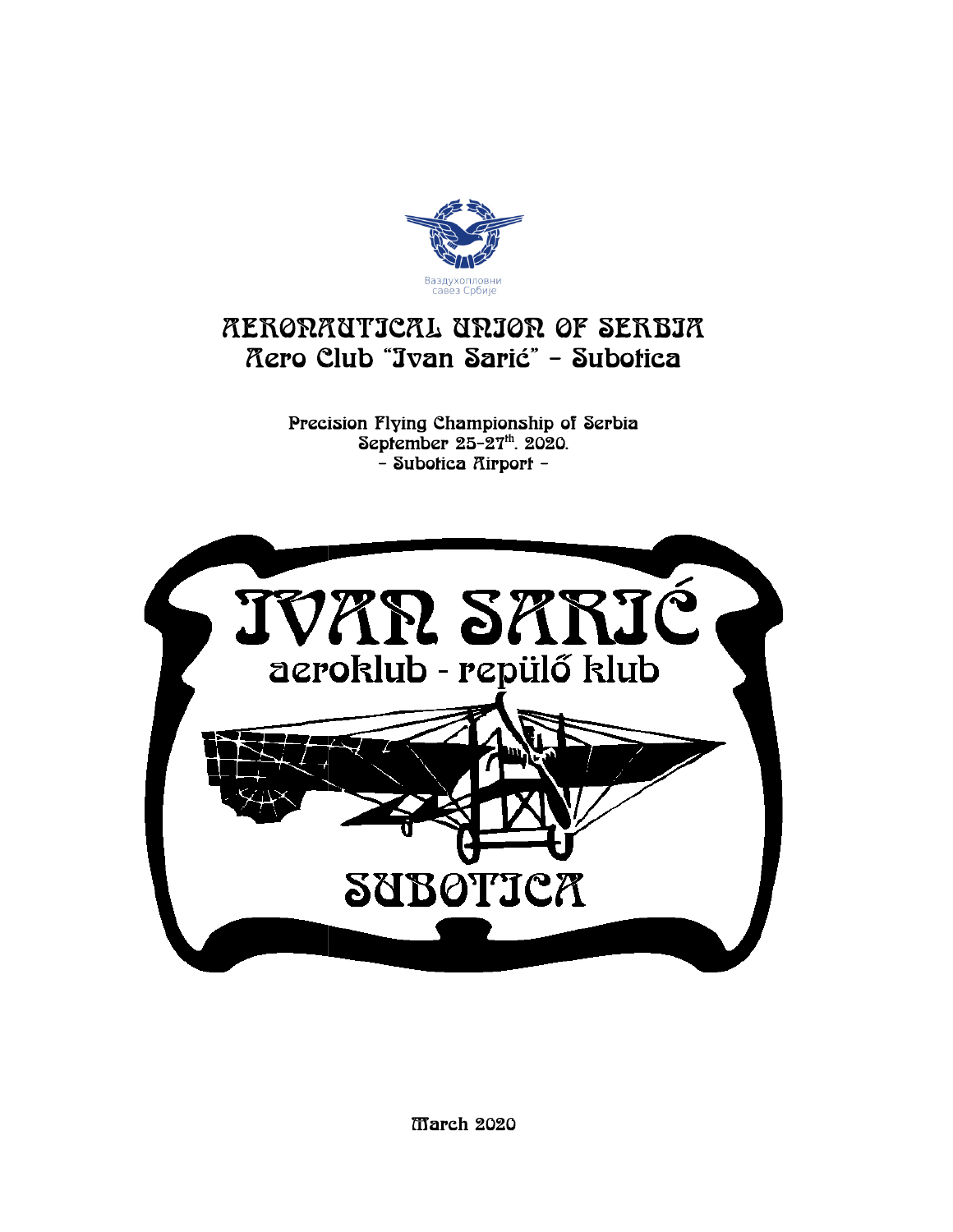



Invitation for competition

1. Organizer:

The organizer of the Precision Flying Championship of Serbia (hereinafter referred to as: competition) is the Aeronautical Union of Serbia (hereinafter referred to as the VSS) and Aeroclub "Ivan Saric" - Subotica (hereinafter referred to as AKIS), as the direct organizer.

2. Time and place

The competition will be held from 25. to 27.09.2020. at the Subotica Airport.

3. Mission of the Competition

Placement and qualification of pilots competing in precision flying as well as overall affirmation of aviation sports, all in the spirit of celebrating 110 years since the air show by Ivan Saric. In this spirit, the best competitor will be given the "Ivan Saric" Memorial Cup.

4. Eligibility:

4.1 The competition will be held in competition for the national championship and in international, open competition.

4.2 Only competitors who held a valid VSS sport license may compete in the national championship.

4.3 All competitors who held a valid sports licenses may participate in open international competition.

4.4 Recognition of competition for the National Championship will be in accordance with the General Sporting Rules of the VSS.

4.5 If the required number of competitors does not appear in the scheduled deadline for recognizing the competition, or for other objective reasons there is no possibility of holding the competition, the immediate organizer reserves the right to cancel the competition with timely notification of the registered competitors and refund of payments made.

5. Competition rules:

The competition will be held in accordance with the General Sporting Rules of the VSS and the FAI and VSS Rules for Precision Flying.

6. Organizing committee of the competition:

Members of the Organizing Committee:

- Milan Radojčin - Zlatko Daraboš - Momir Gabrić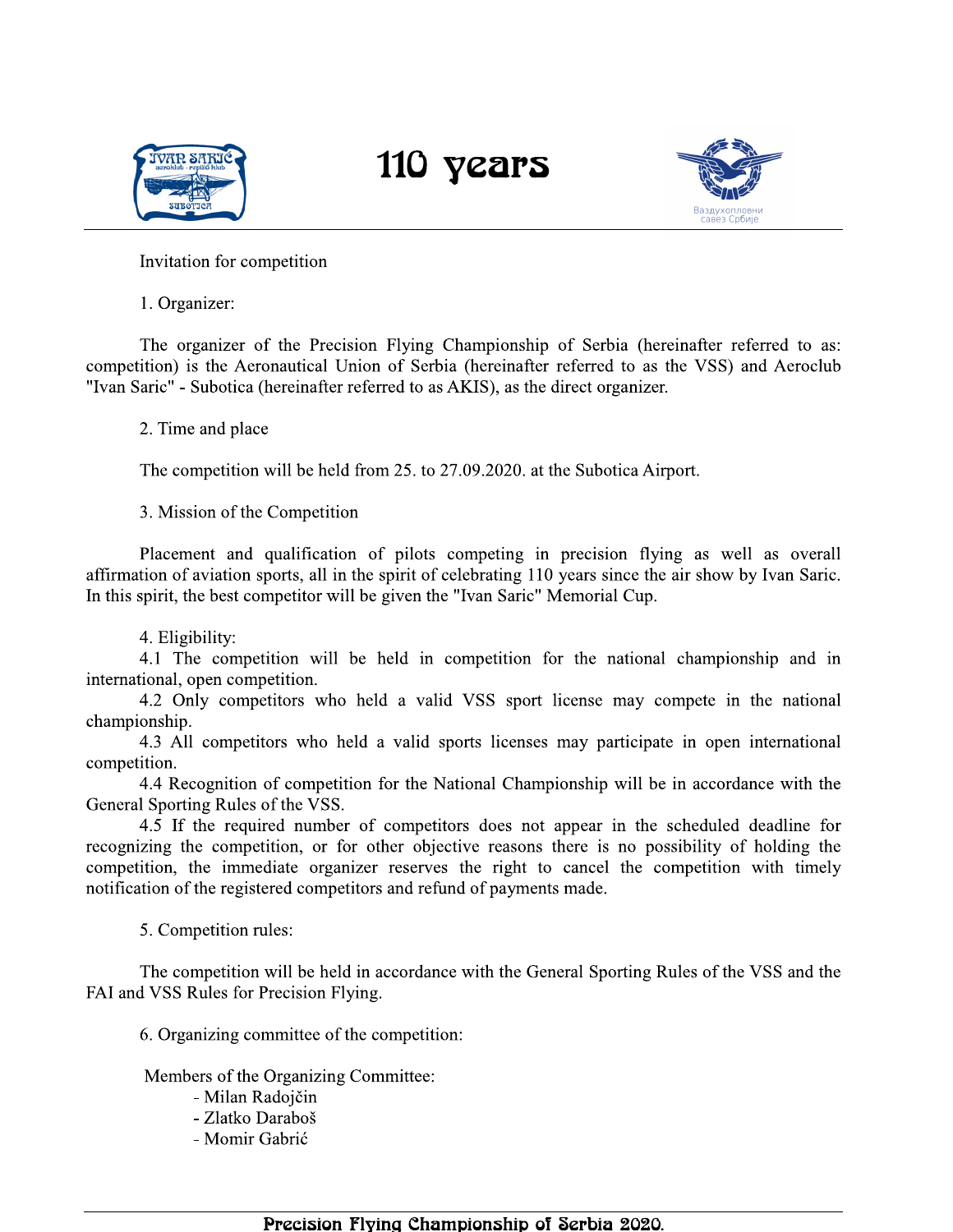



7. Competition management, judges and competition jury

7.1. Director of Competition: Branimir Vuković

7.2. Judicial Collegium: Jon Kadarjan - Chief Judge

Referees: Filko Ivan, Zoran Dimić, Suzana Dimić, Šil Andrija

7.3. Flight Manager: Arpad Dudaš

7.4. The VSS delegate upon the decision of the VSS Board of Directors

7.5. Competition jury: Čaba Šmit- jury chairman

7.6. Head of technical service: Radivoj Momčilović, aviation mechanic

8. Entries and registration fee (competition fee) for participation in the competition

Entries to participate  $in$ the competition submitted by 8.1. are email to  $a$ erodrom.subotica@gmail.com

8.2. The deadline for submission of applications is October 09.2020.

Cost (competitor's 8.3. The registration fee) is 12.000,00 **RSD**  $(100.00)$  $\epsilon$ The registration fee includes the organizational costs, meals and accommodation of the competitors. For competitors – members of the VSS, the cost of fuel required to complete the disciplines is covered by the VSS, without the cost of lubricants.

8.4. The competitor's fee have to be paid to account: AK "Ivan Sarić", Serbia, Subotica, Matije Gubca 7, acc no.:

For RSD

325-9500600002125-77(RSD)

For EUR

56A intermediary: Deutsche Bank ag, franfurt am Main swift code: DEUTDEFF, 57A Account with institution: Vojvođanska banka a.d. swift code: OTPVRS22 59Beneficiary Customer: /RS35325960170005682144,

for the purpose of paying the registration fee for the competition for (competitor's name and surname).

Also, competitors from abroad can make payments to the AKIS office upon arrival.

9. Terms of participation

Pilots with:

- a valid pilot's licence (PPL, CPL, ATPL), who have a minimum of 100 hours of PIC flight, of which at least 5 hours in the current year

- a valid FAI sport license for 2020

- a submitted application for participation in the competition within the deadline

- who paid the registration fee.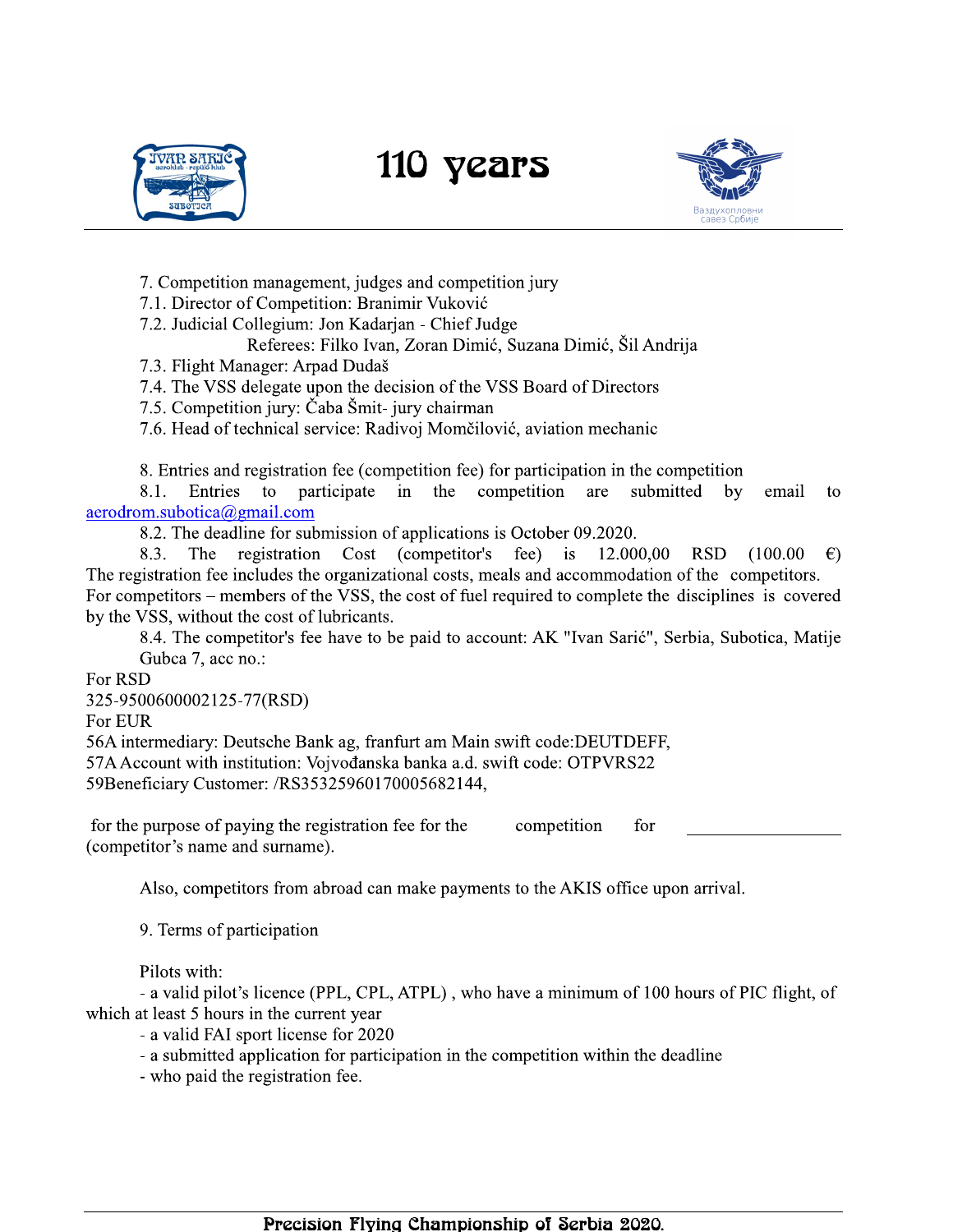



10. Airplanes for Competition:

Pilots can compete on all airplanes with a cruise speed around 150 km/h. Up to two competitors may compete on one aircraft.

#### 11. Fuel and lubricant:

AKIS has sufficient quantities of fuel 100LL available for a fee of  $\epsilon$  1.55 / 1. Competitors are required to bring the required aviation oil for their aircraft.

#### 12. Airplane mooring:

Aircraft will be mooring outdoors. Competitors are required to bring the required ropes to tie-down their aircraft. A guard service will be provided at the airport.

13. Objection to the decisions of the panel of judges

13.1 Competitors have the right to appeal judicial decisions. Each complaint must be submitted in accordance with the General Sporting Rules of the VSS.

13.2 Complaints shall be submitted in writing only to the Delegate of the competition. The fee for each objection to the decision of the judges is 5,000.00 RSD.

13.3 In case of objection adopted by the competition jury, payment will be refunded, and in case of rejection of the complaint, the payment will be paid in favor of the immediate organizer to cover the organizational costs of the competition.

13.4 The decisions of the competition jury are final during the competition.

14. Prizes

Awards for the winners will be given by VSS:

- Sports medals will be awarded for the 1st, 2nd and 3rd places in all disciplines

- For the 1st place in disciplines and general placement, a cup will be awarded

- For the first place in the open competition will be awarded a transition cup.

15. Final Provisions

15.1 All possible disputes shall be resolved in accordance with the General Sport Rules of the VSS and the VSS Rules for Precision Flight.

15.2. Only the jury has the right to interpret these rules during the competition.

For more information contact: Milan Radojčin +381 63 552 230 or: Branimir Vuković +381 64 1759 681 or e-mail: aerodrom.subotica@gmail.com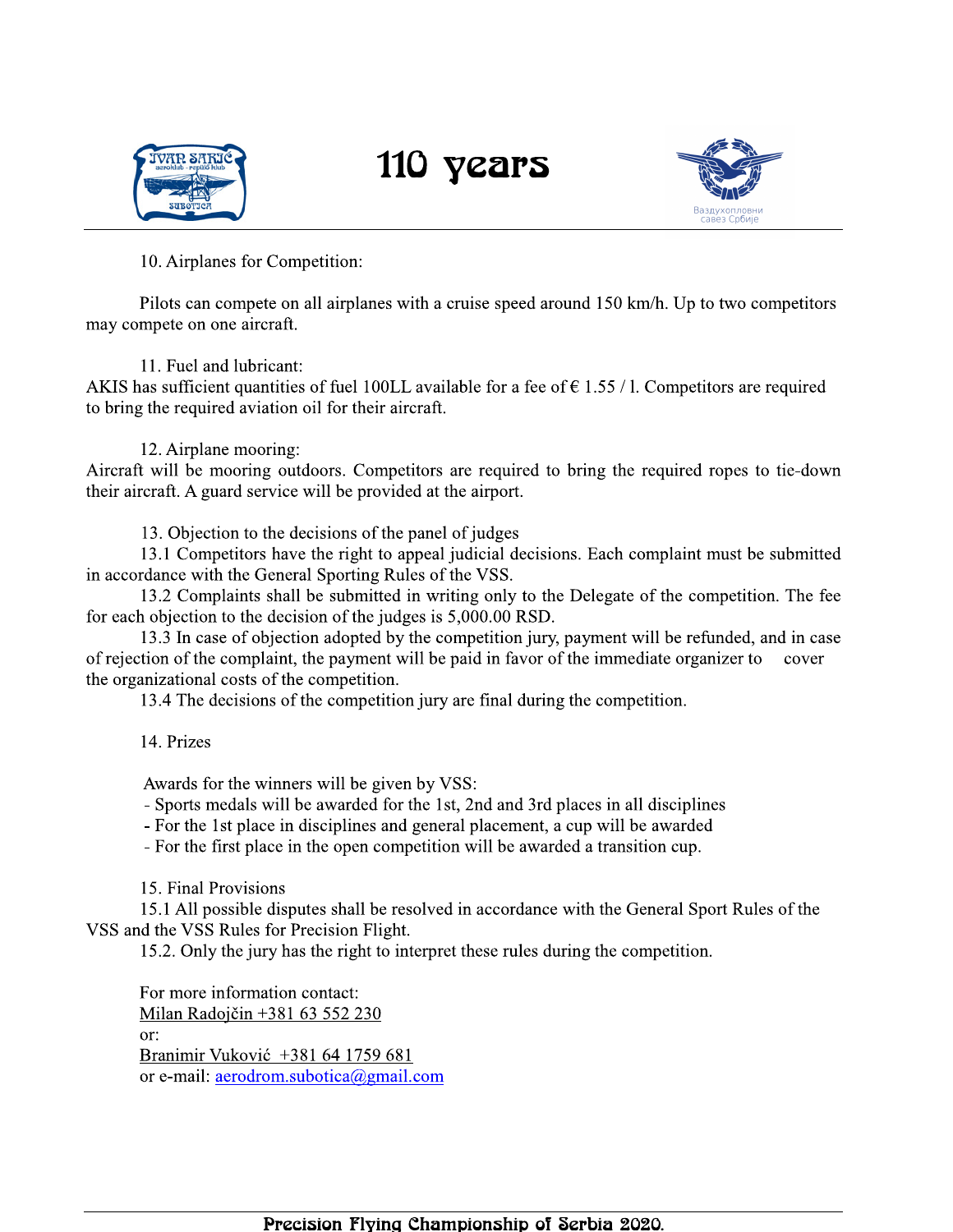



#### Championship program

Friday, 09/25/2020.

| Up to $12.00$  | Arrival of participants                                 |
|----------------|---------------------------------------------------------|
| 12.00 to 13.00 | Registration of competitors and review of documentation |
| 12,00 to 14,00 | Seminar for judges                                      |
| 14,00 to 14,30 | Leadership meeting with competitors                     |
| 14,30 to 15,15 | Preparing, briefing and opening the championship        |
| 16,00 to 20,00 | Execution of the first competition route                |
| 20,00          | Dinner and transportation to the accommodation          |

Saturday, 09/26/2020.

| 07,00          | Transportation to the airport                                                                  |
|----------------|------------------------------------------------------------------------------------------------|
| 07,30 to 08,30 | <b>Breakfast</b>                                                                               |
| 08,45 to 09,30 | Preparation and briefing                                                                       |
| 09,45 to 13,45 | Execution of the second competition route                                                      |
| 14,00 to 15,00 | Lunch                                                                                          |
| 15,00 to 19,00 | Excursion (optional visit to Ivan Sarić's grave, visit to the museum, visit to city<br>center) |
| 19,00 to 19,30 | Return to the airport                                                                          |
| 20,00          | Dinner and transportation to the accommodation                                                 |

Sunday, 09/29/2020.

| 07,00          | Transportation to the airport                                            |
|----------------|--------------------------------------------------------------------------|
| 07,30 to 08,30 | <b>Breakfast</b>                                                         |
| 08,45 to 09,30 | Preparation and briefing                                                 |
| 09,45 to 12,00 | Accurate landing competition                                             |
| 12,30          | Announcement of results, announcement of winners, distribution of awards |
| 13,00          | A festive lunch                                                          |
| 15,00          | Return of competitors to their home airports                             |

In case of bad weather or other objective circumstances, the organizer reserves the right to change the championship program.